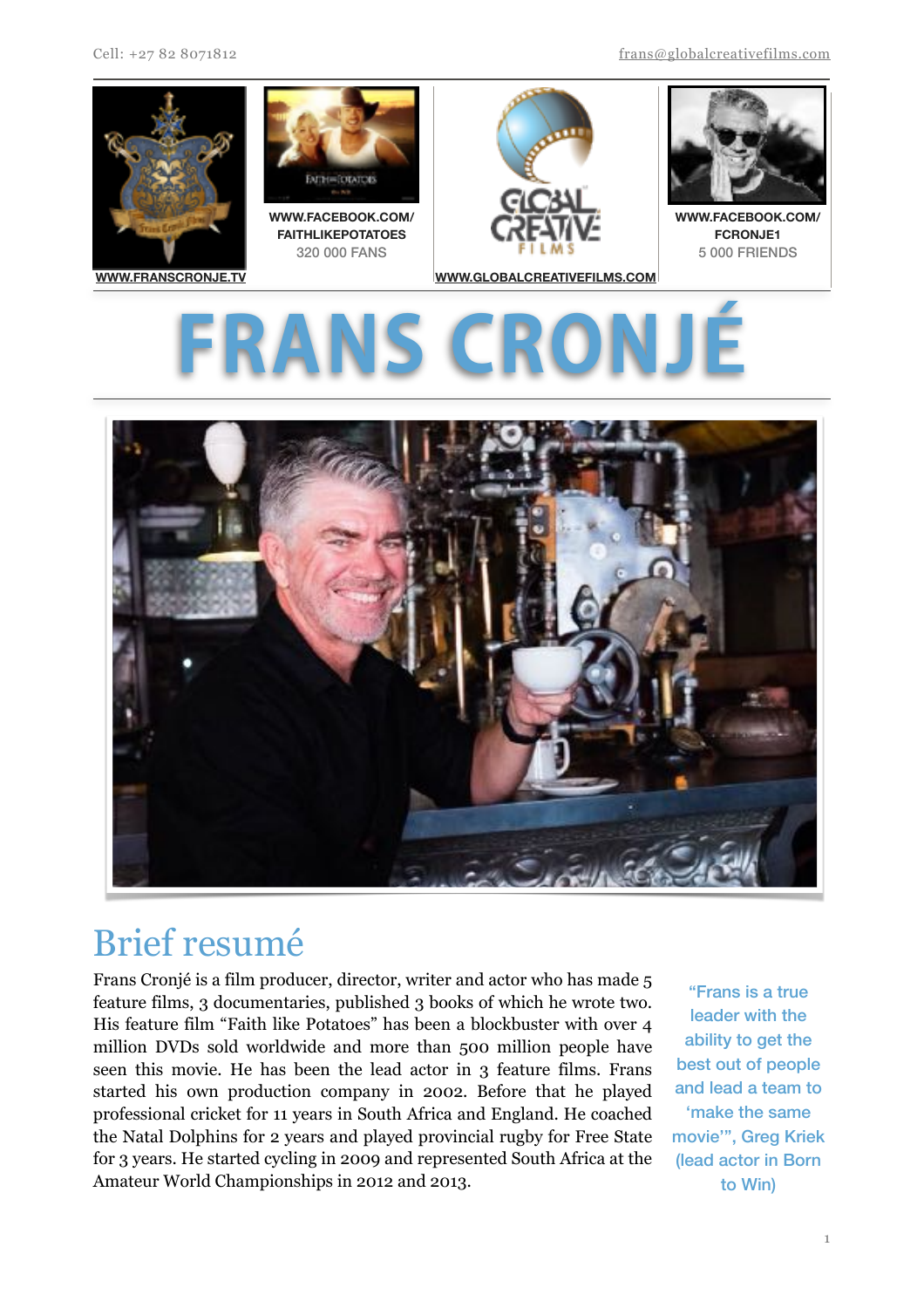## Description and Experience

Frans is a charismatic leader who describes himself as a dreamer with passion. His life calling is telling inspirational stories, especially when the stories also portray some truths about God. Apart from writing, directing, producing and acting, he is a very experienced public speaker who has spoken at hundreds of churches, schools, breakfast meetings and dinners around the world. He was also a cricket and rugby commentator on Supersport for a few years at the end of his cricket career.

Frans is the international sales agent for all his films and his experience includes:

#### **Committee member of the Senekal Matwebang Communiy Forum (Current)**

Frans moved to Senekal, Free State in January 2021 and has been involved in successfully rebuilding the town and district. He also serves on the Management Committee of the newly formed Setsoto Service Delivery Forum that is registered in the October 2021 local elections.

## **The Miracle of South Africa's Democracy (2021) (Producer)**

A 90-minute documentary based on Michael Cassidy's book "A Witness Forever" about the 1994 election and the parallels to the crisis that South Africa is facing today.

## **The Roar (2018) (Writer, Director, Producer, Lead Actor)**

Writer, Director, Producer and one of the Lead Actors as "Ranger" in this adventure drama. Louise, a talented singer from South Africa, is on a journey to discover her God given purpose. She thinks she needs to be a Broadway star, but her father wants her to get married and live on his game reserve in Africa.

## **Discover your Purpose / Ontdek jou lewensdoel (2017) (Author)**

Author of this book helping people to discover their purpose in life. The book is published and distributed by Carpe Diem Media.

## **Khumbula - I will remember (2015) (Lead Actor)**

Playing the lead actor as "James", an ex-special forces soldier, now game ranger whose son is kidnapped by rhino poachers and he has to save his son's life. An action film, with nature conservation themes.

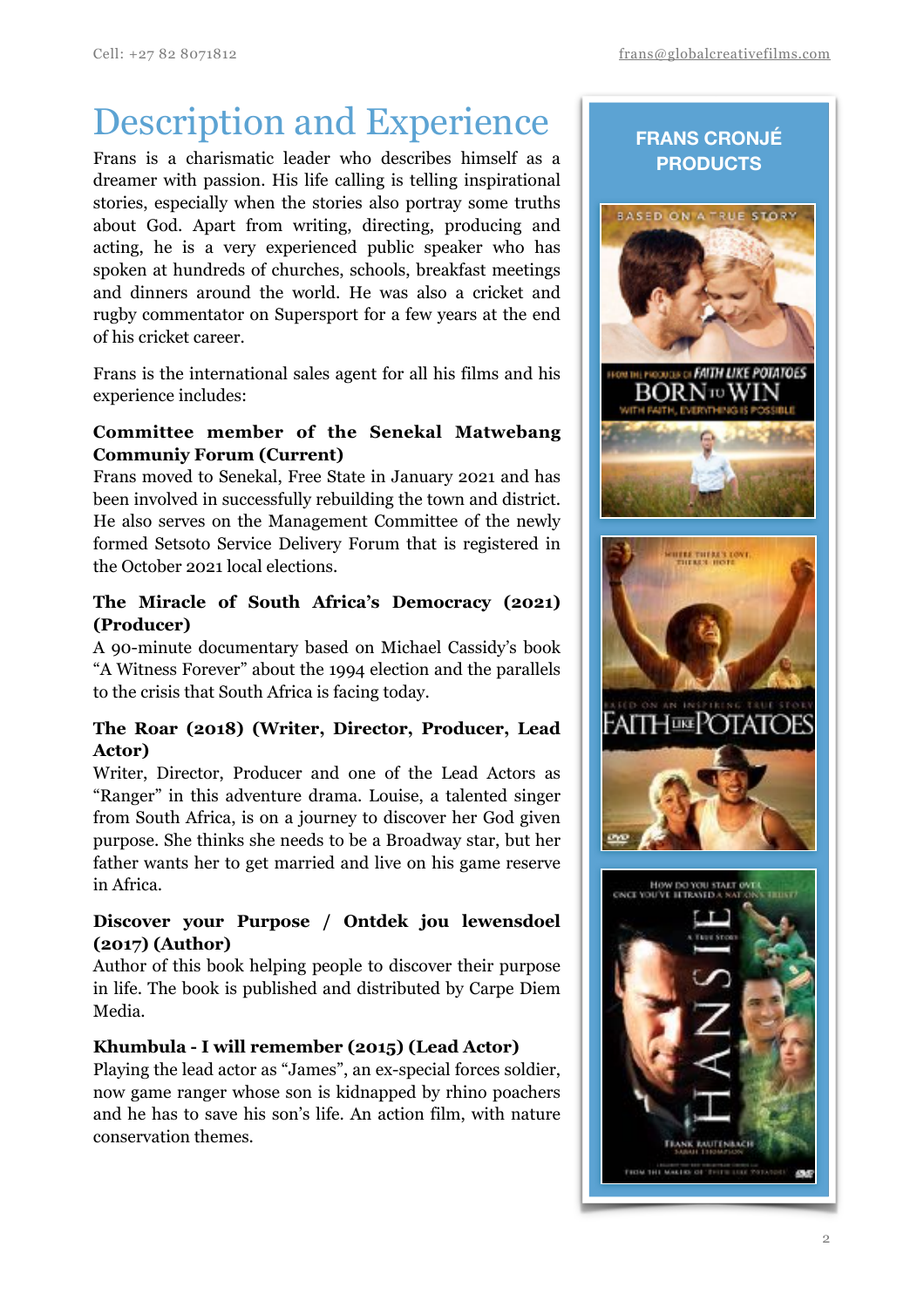## **Born to Win (2014) (Director, Writer, Co-Producer)**

Writer, director and co-producer of this award-winning feature film that was released in South African cinemas in 2014. Born to Win was released by Lionsgate in North America. It has won Best Feature Film at the 2015 Sabaoth International Film Festival in Milan, Italy. And it won Best Evangelistic Film at the ICVM 2015 in Orlando, USA.

## **Baroudeur (2012) (Producer, Co-director & Writer, Actor)**

Producer, lead actor, co-director and co-writer of this feature film that was released in South Africa and the USA on DVD and it's been broadcast worldwide on digital platforms and television. Also known as Breakaway.

## **Destined to Win (2009) (Author)**

Authored and self published Destined to Win. The book features life lessons learnt from the first two feature films that Frans produced. His company also published 3 other books (all three were best sellers), namely "The Hansie Cronje Story, An authorised biography" (2005), "The Choice" (2006), "Meisie van Nagel" The Sonja Herholdt biography (2007).

## **HANSIE (2008) (Producer, Writer)**

Producer and writer for the Hansie Movie (released 2008). The funders on the Hansie Movie ran into difficulty during production, due to the recession and that made the Hansie Movie a very difficult movie to complete and distribute, but Frans still completed an excellent quality movie that has been released around the world.

## **African distributor for American films**

Frans is the African distributor for various American films, such as **Amazing Grace, Victor, 6 Below and Greater**.

## **Faith like Potatoes (2006) (Producer)**

Producer and sales agent for Faith like Potatoes, as well as assistant writer. Faith like Potatoes has sold over 4 million DVDs to date in more than 17 languages and continues to inspire people all over the world. The list of awards won is too long to mention here. Over 500 million people have seen the movie.

## **Previous work experience**

Frans worked as physiotherapist and played provincial rugby for the Free State from 1989-91 and played professional cricket in South Africa and England from 1992-1997. He was also the head coach of the Natal Dolphins from 1997-1999.

## **Education**

University of Free State - B.Sc. Physiotherapy in 1987-1990.